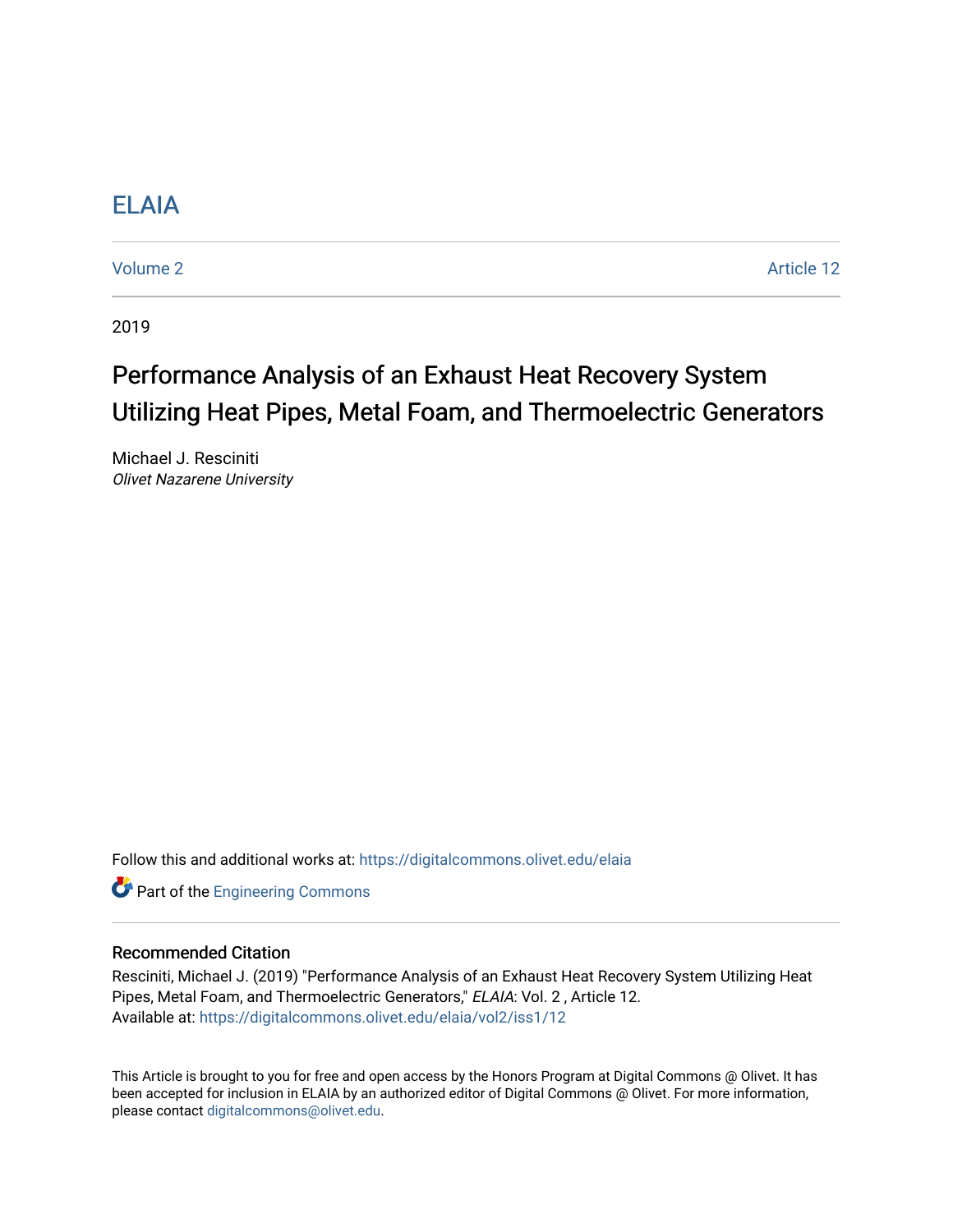# Performance Analysis of an Exhaust Heat Recovery System Utilizing Heat Pipes, Metal Foam, and Thermoelectric Generators

# Cover Page Footnote

I would like to thank my faculty advisor, Professor David Ibrahim, as well as all of the faculty of the Martin D. Walker School of Engineering at Olivet Nazarene University for their time, wisdom, and dedication to student success. I am grateful for all of the Olivet Nazarene University Honors Program faculty and their persistent commitment to my success. I would like to thank the Honors Program for financial support of this research. Lastly, I would like to thank my family for their continual support in every endeavor I pursue.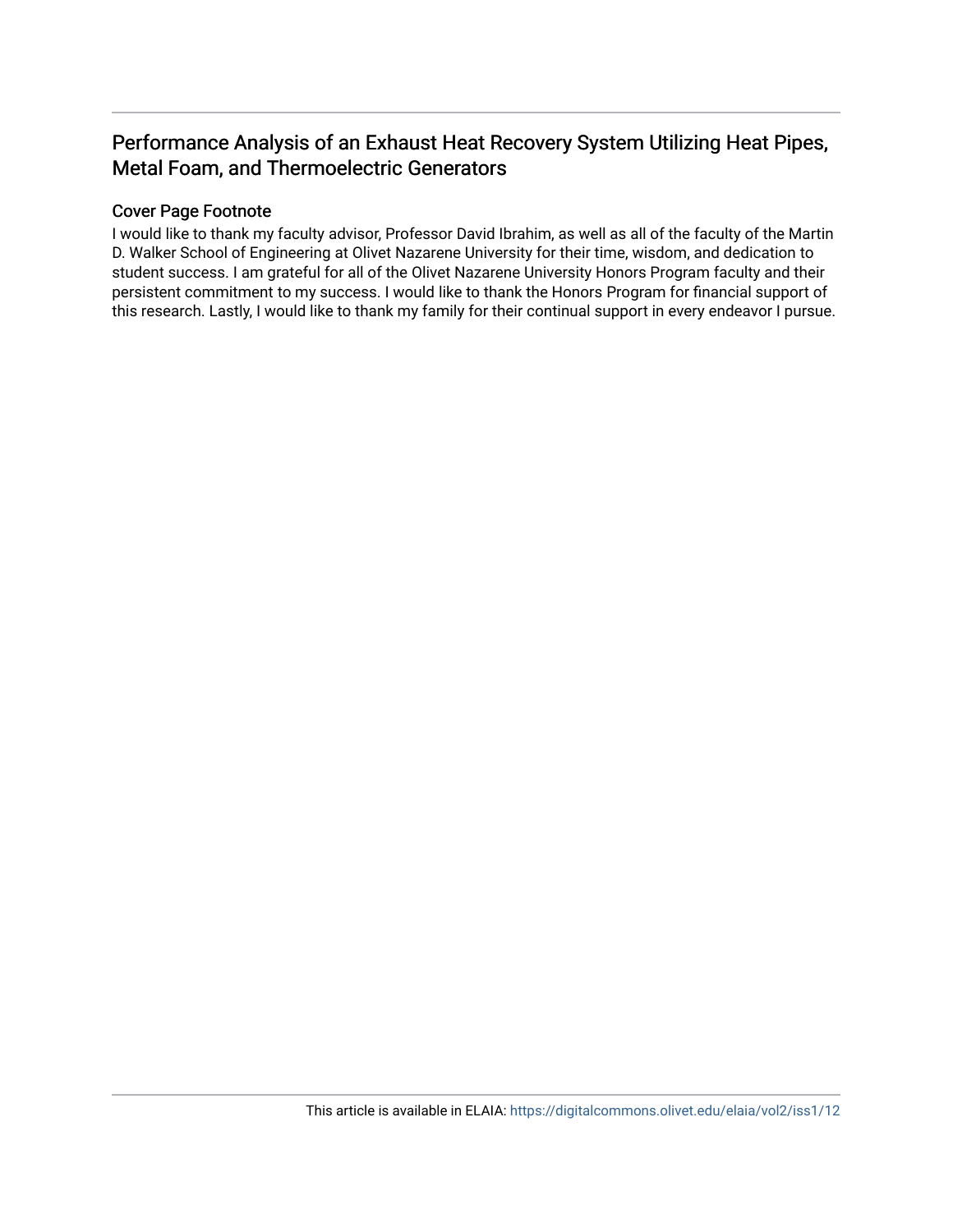

# **Performance Analysis of an Exhaust Heat Recovery System Utilizing Heat Pipes, Metal Foam, and Thermoelectric Generators**

*Michael J. Resciniti*

# ACKNOWLEDGEMENTS

I would like to thank my faculty advisor, Professor David Ibrahim, as well as all of the faculty of the Martin D. Walker School of Engineering at Olivet Nazarene University for their time, wisdom, and dedication to student success. I am grateful for all of the Olivet Nazarene University Honors Program faculty and their persistent commitment to my success. I would like to thank the Honors Program for financial support of this research. Lastly, I would like to thank my family for their continual support in every endeavor I pursue.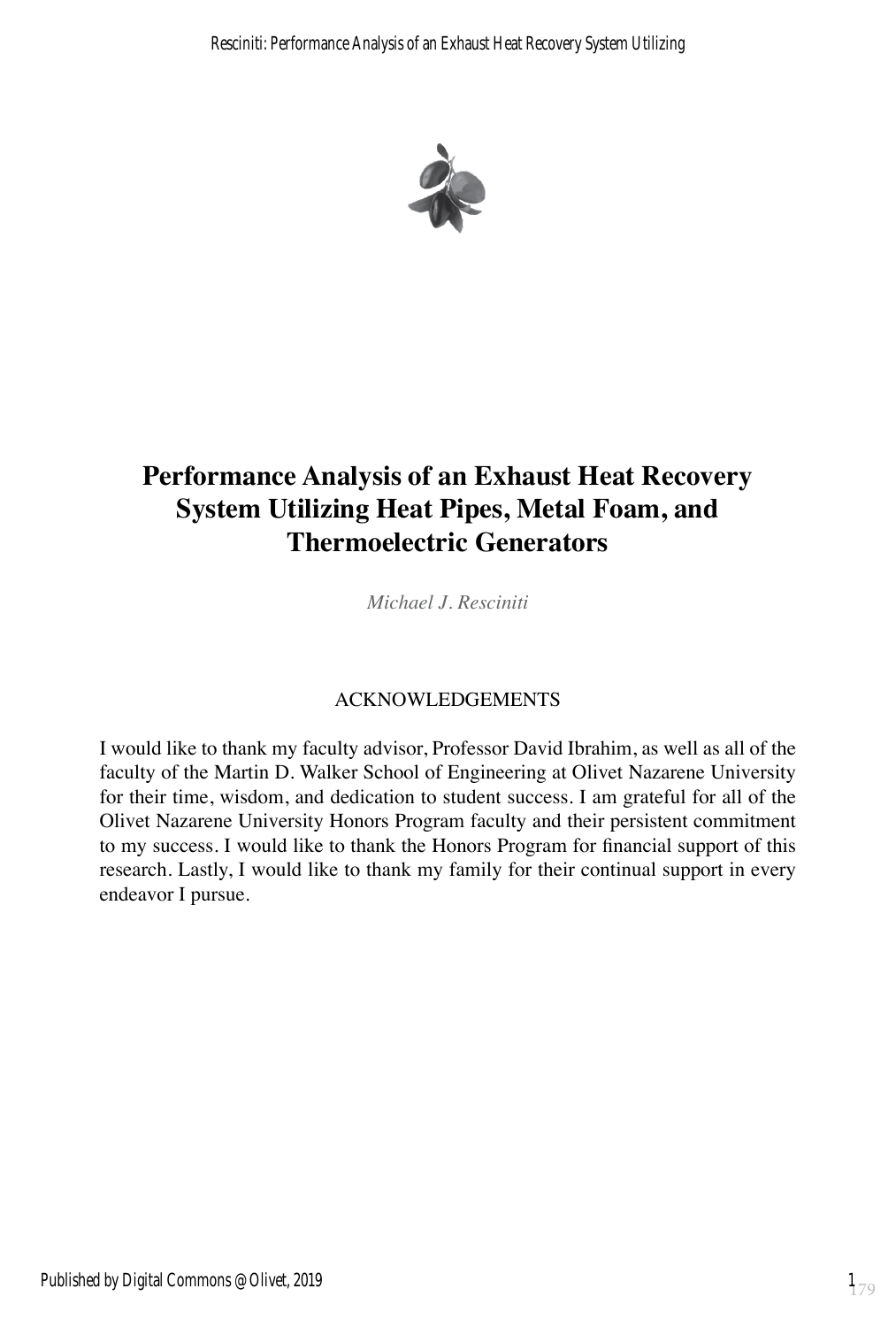#### *ELAIA, Vol. 2 [2019], Art. 12*

#### ABSTRACT

Developing efficient thermoelectric generator systems to recover wasted thermal energy from automotive exhaust gasses has potential to improve engine efficiency and reduce carbon emissions. Due to their high thermal transfer efficiency, heat pipes have been used to assist thermoelectric generator systems in these applications. To aid in additional heat transfer, metal fins are often used with heat pipes to take advantage of extended-surface heat transfer. This paper proposes a thermoelectric generator system that employs metal foam as an extended-surface heat transfer aid used in conjunction with heat pipes. Three test conditions were simulated to evaluate the system performance in terms of maximum power output: one with heat pipes with no heat transfer aid, one with heat pipes and aluminum fins as a heat transfer aid, and one with heat pipes and metal foam as a heat transfer aid. The experimental results show that the power output of the system was lowest when using no heat transfer aid and highest when aluminum fins were used. Metal foam proved to be effective at increasing the power output but did not perform as well as aluminum fins. Metal foam helped increase the open circuit steady state voltage by  $10.2\%$ , whereas the aluminum fins increased the open circuit steady state voltage by 61.8%.

**Keywords:** thermoelectric generator, metal foam, heat pipes, waste heat recovery

#### REVIEW OF LITERATURE

Exhaust heat recovery systems are used to take advantage of otherwise wasted heat produced from an automobile's engine. In modern internal combustion engines only about 30% of the chemical energy in the fuel is converted into mechanical energy used by the automobile. The rest is turned into thermal energy. Though a portion of the heat is dissipated by the coolant, the majority of the heat is evacuated from the engine via the exhaust system. Harnessing this thermal energy and converting it into usable electrical power could allow for the removal of an automobile's alternator. This simple change would help reduce fuel consumption by reducing the parasitic load on the engine, which in turn reduces the amount of harmful CO2 gases released into the environment. Stobart et al. (2010) determined that such systems could increase fuel efficiency by as much as 4.7%.

#### **Thermoelectric generators**

One proposed method for capturing this thermal energy is with the use of thermoelectric generators. Thermoelectric generators consist of two metal plates separated by another metallic compound. As one side of the thermoelectric generator is heated, the temperature difference between the two metal plates increases. This temperature difference induces the flow of electrons in the material from the high temperature side to the low temperature side creating an electric potential, or voltage, which is then harnessed.

In recent years, automotive companies and independent researchers have been testing exhaust gas recovery systems utilizing thermoelectric generators. In the past decade BMW has developed and tested several prototypes. Their first tests, carried out in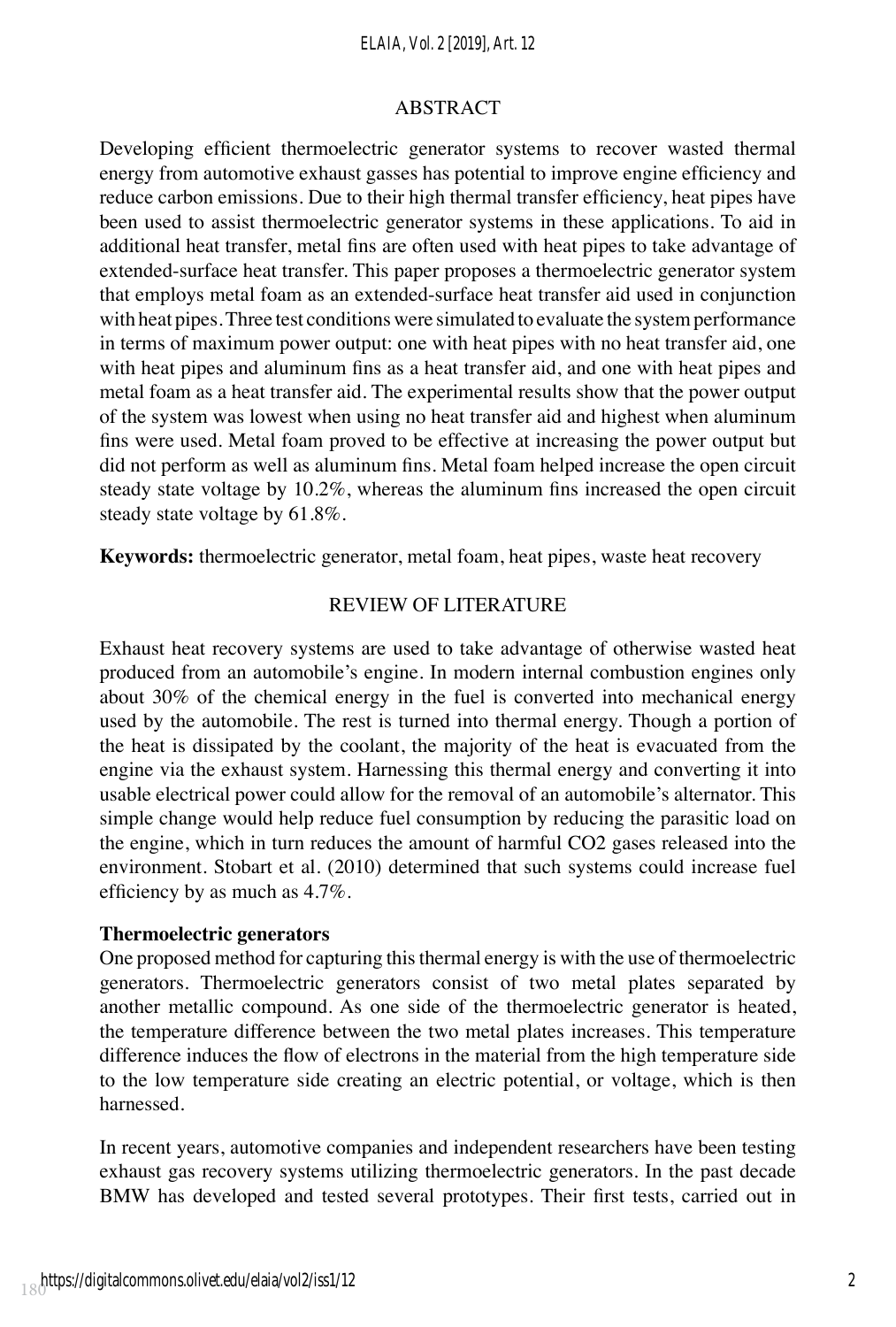2003, resulted in a maximum power production of 80 watts. A later attempt in 2006 resulted in production of 200 watts from a BMW 535i sedan. The same vehicle was equipped with an updated system two years later that was able to produce 300 watts. In 2011, the company tested a BMW X6 SUV equipped with a new system containing updated thermoelectric materials and an updated cooling system. At 125 km/h, the system produced 600 watts (Eder, 2011).

Other automobile manufacturers, including Ford, General Motors, Fiat, Renault and Chrysler have tested exhaust heat recovery systems as well. Tests were conducted on various size automobiles with varying results. General Motors was able to produce 230 watts from a system employed on a Chevrolet Suburban (Meisner, 2012). Renault Trucks was able to produce 350 watts from a truck with an 11 liter engine in 2011 (Champier, 2017).

Though automobile manufacturers have been investigating this technology for nearly two decades, it has yet to been implemented in a production vehicle. This suggests that current systems require further optimization in terms of performance and efficiency.

### **Heat exchangers**

Automotive manufacturers are not the only ones interested in exhaust waste heat recovery. Academic researchers have been modeling and testing prototypes in an attempt to optimize heat exchanger and generator design. The optimization of heat exchanger efficiency is an area of intense interest due to the fact that available thermoelectric materials have inherently low energy conversion efficiencies, between 5 and 10% (Champier et al., 2017). Therefore, to obtain the most usable power from a thermoelectric system without developing new thermoelectric materials, one must use a heat exchanger with high thermal efficiency.

### *Fin-plate heat exchangers*

The most common heat exchanger design in exhaust heat recovery applications is a variation of a fin-plate heat exchanger. Exhaust gas flows into the heat exchanger where it encounters internal fins and plates that direct the gas towards the outside surface of the system. The heat from the exhaust gas increases the temperature of the outside surface of the heat exchanger, which then heats the hot-side surface of the thermoelectric generator. This general design is widely used because it theoretically allows for the transfer of a high percentage of the heat present in the gas.

Su et al. (2014) conducted a simulation and experimental study on the thermal optimization of a heat exchanger used for an exhaust heat recovery thermoelectric system. The study analyzed three fin-plate heat exchangers with varying internal design structures. The goal was to achieve even thermal distribution across the outside surface of the heat exchanger, which would be in contact with the hot-side surface of the thermoelectric generator. The internal designs utilized a fishbone-like structure, an accordion-like structure, and a random structure. Using computer software, each design was modeled and the heat transfer efficiency was simulated. Each system was then applied to the exhaust system of a four cylinder engine. The computer simulations suggested the accordion type design would provide the most even distribution of heat, and proto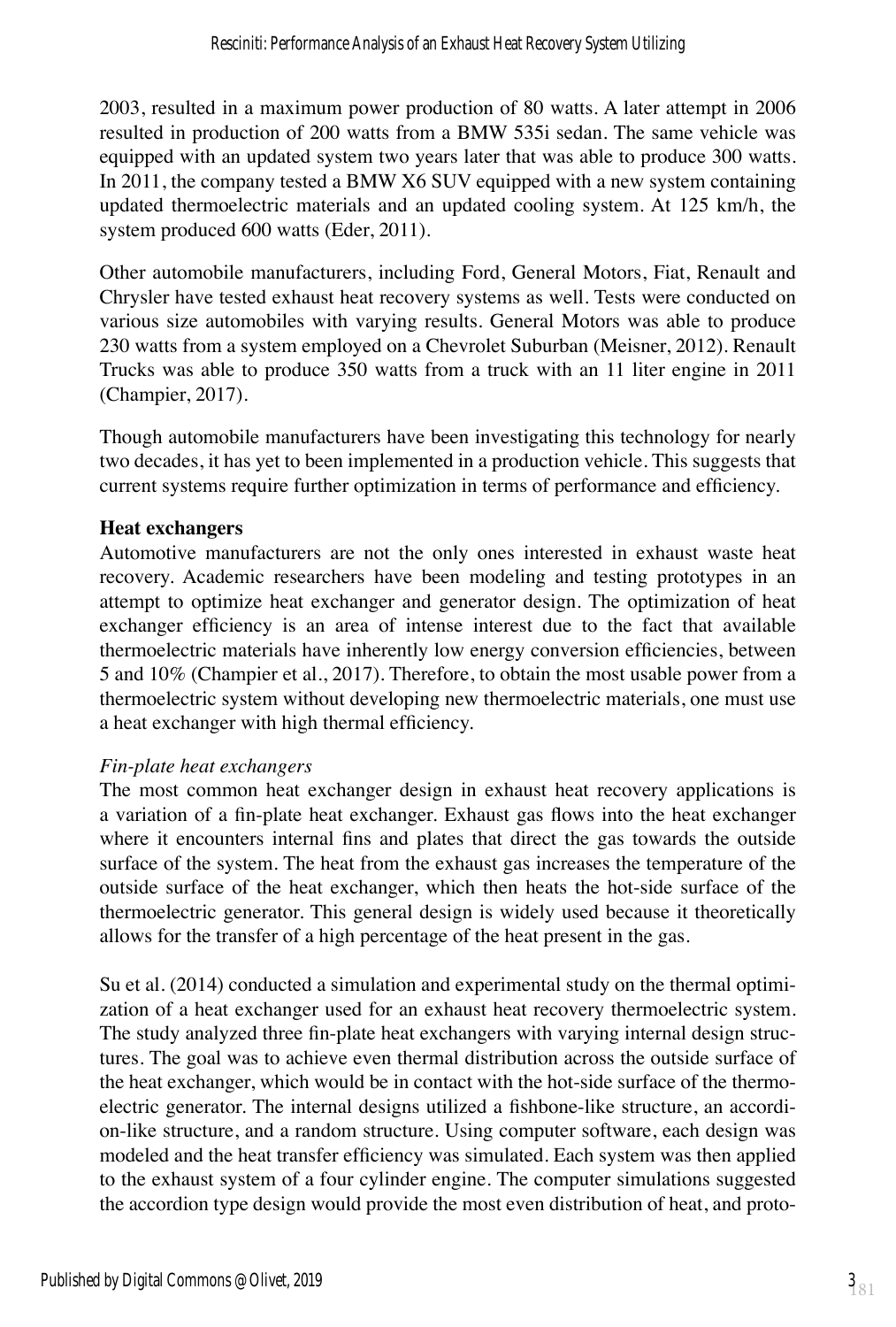typical tests confirmed this hypothesis. The accordion-like structure produced a 3.5% and a 6.5% higher average temperature than the fishbone-like structure and random structure, respectively.

Liu et al. (2016) completed a multi-objective optimization of a heat exchanger for an automotive exhaust thermoelectric generator. The heat exchanger was a variant of a fin-plate heat exchanger. The system utilized internal fins with varying orientations. The study was conducted to evaluate thermal properties and pressure properties of the gas as it flowed through the system. The study had four optimization targets: average temperature, temperature gradient in longitudinal direction, temperature gradient in transverse direction, and average static pressure drop through the system. Throughout the study, five parameters were optimized: fin length, fin height, fin thickness, fin angle, and interval distance. Sixteen computer-aided models with variances in some or all of the five parameters were created and simulated. The simulations revealed the intricate correlation between all five parameters, though internal fin height had the greatest effect (34%) on thermal flow to the surface of the thermoelectric generator.

Fin-plate heat exchangers are the most common heat exchanger used in exhaust heat recovery systems with thermoelectric generators. Their large surface areas allow for significant thermal energy transfer from the exhaust gas to the external surface. The large external surface also allows for easy mounting of the thermoelectric modules. However, fin-plate heat exchangers have disadvantages. Even with an optimized design it is extremely difficult to achieve even temperature distribution over the surface of the heat exchanger. Also, the internal fins increase the back pressure of the exhaust gas, which decreases engine efficiency (He, 2017). Due to these disadvantages researchers are investigating other ways to raise heat exchanger efficiency.

### *Heat pipes*

Heat pipes provide another solution for increasing heat exchanger efficiency. They are generally very efficient and have high thermal conductivity. Recently, research has been conducted regarding heat pipes being used in exhaust heat recovery systems. Cao et al, (2018) analyzed the performance of heat pipes in this application. Several parameters were tested to achieve an optimized state, including the depth of the heat pipes, the angular position of the heat pipes, and the use of fins to aid in heat transfer. Notably, the addition of fins increased the output by 43%. In this experiment, in the systems optimized state, 81.09 volts were generated from 36 thermoelectric modules. This equated to a thermoelectric power generation efficiency of 2.58%. Remeli et al. (2016) tested a similar system that used heat pipes to heat and cool the thermoelectric generator. In this test, 62 aluminum fins were also used to aid in heat transfer. Modeling showed that the prototype had the capability of recovering 1.345 kW of waste heat, yet, it only generated 10.39 watts of electricity, equating to a 0.77% conversion efficiency.

### **Metal foam**

Metal foam is a porous material made by injecting gas into liquid metal. Metal foam can be made from nearly any metal including aluminum, copper, silver, gold, nickel, etc. Metal foam can vary greatly in pore size and density.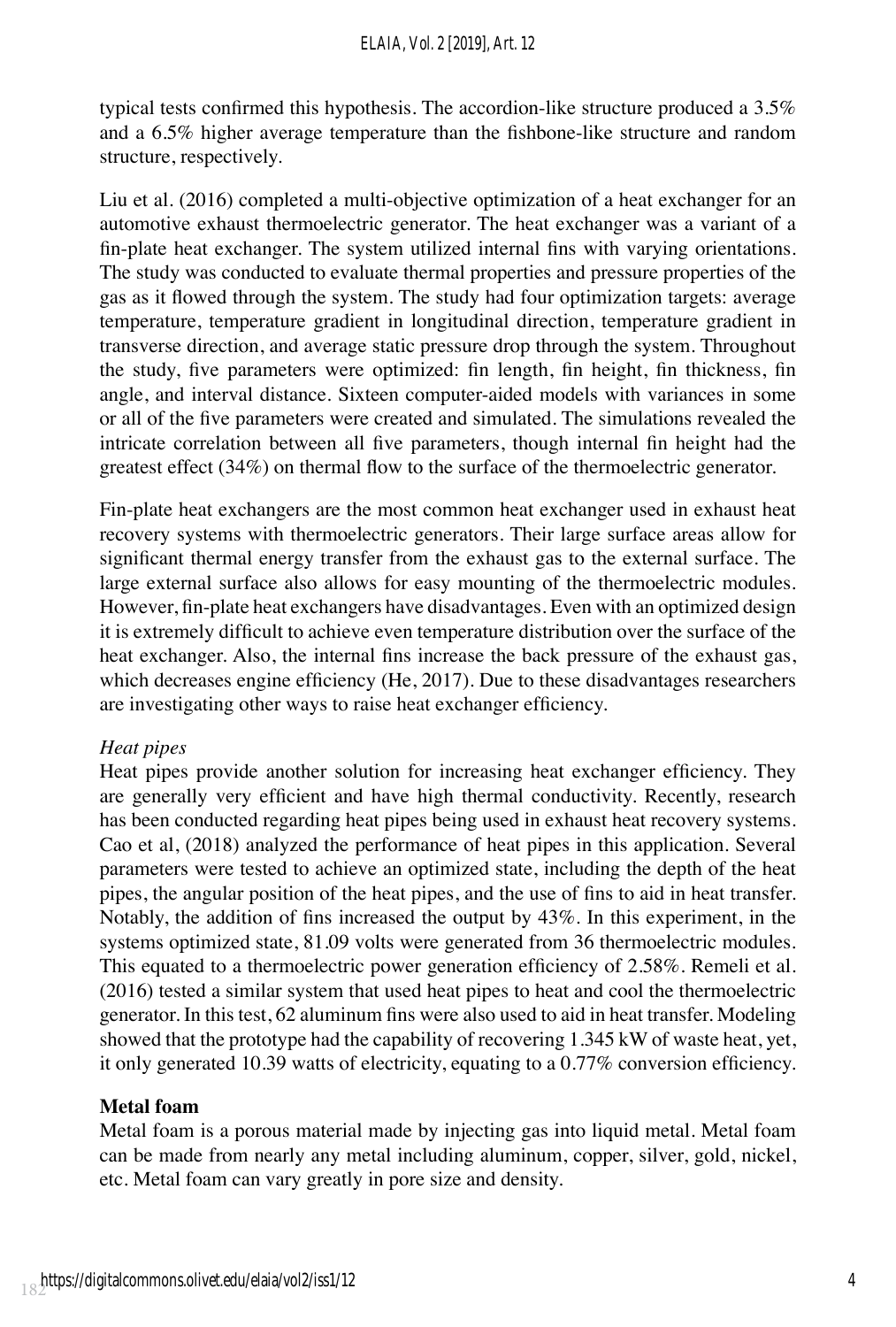Bai et al. (2017) conducted a numerical investigation on the performance of a thermoelectric generator system employing a heat exchanger externally wrapped in metal foam. The heat exchanger was a simple cylindrical device, with a radius not much larger than that of the automotive exhaust pipe. The heat exchanger had no internal fins or plates. The exterior of the heat exchanger was octagonal and each side was covered with metal foam. An identical heat exchanger without metal foam was also tested so the results could be compared. The researchers also varied the thickness and porosity of the foam in order to optimize the design. The results showed that the use of metal foam increased temperature and distributed heat more evenly across the external surface where the thermoelectric modules were mounted. The tests also concluded that the system utilizing metal foam had an increased power output by 170%, compared to the system without metal foam.

Based on the results of the aforementioned research, it is clear that the addition of aluminum foam increases the heat transfer between the flowing heat source and the outside environment. Similarly, the aforementioned research also concludes that the addition of aluminum fins to a system utilizing heat pipes increases the heat transfer between the heat source and the heat pipes. My study aims to compare the two heat transfer aids (aluminum fins and aluminum foam) when used in conjunction with heat pipes in an exhaust gas waste heat recovery system. This study tests the heat transfer efficiency for thermal electric generation from a system using heat pipes with no heat transfer aid, a system using heat pipes and aluminum fins, and a system using heat pipes and aluminum foam.

This lends further credibility to the use of such systems being employed in vehicles that utilize internal combustion engines. This research creates baseline from which new studies can be conducted to improve these types of systems. Ultimately, the goal of this research is to aid in the creation of a system that will allow for the elimination of a vehicle's alternator, greatly improving fuel efficiency and reducing carbon emissions.

### **METHODS**

To study the detailed parameters of the proposed thermoelectric generation system, an experimental test rig was built. A forced air kerosene heater producing 50,000 Btu with a volumetric flow rate of 175 cubic feet per minute was used to simulate the flow of automotive exhaust gases. The forced air heater was coupled to a four inch diameter metal duct through a series of reducers. This test rig is pictured in **Figure 1**.



**Figure 1: Automotive exhaust heat simulation device.** A forced air kerosene heater coupled with metal duct was used to simulate an automotive exhaust system.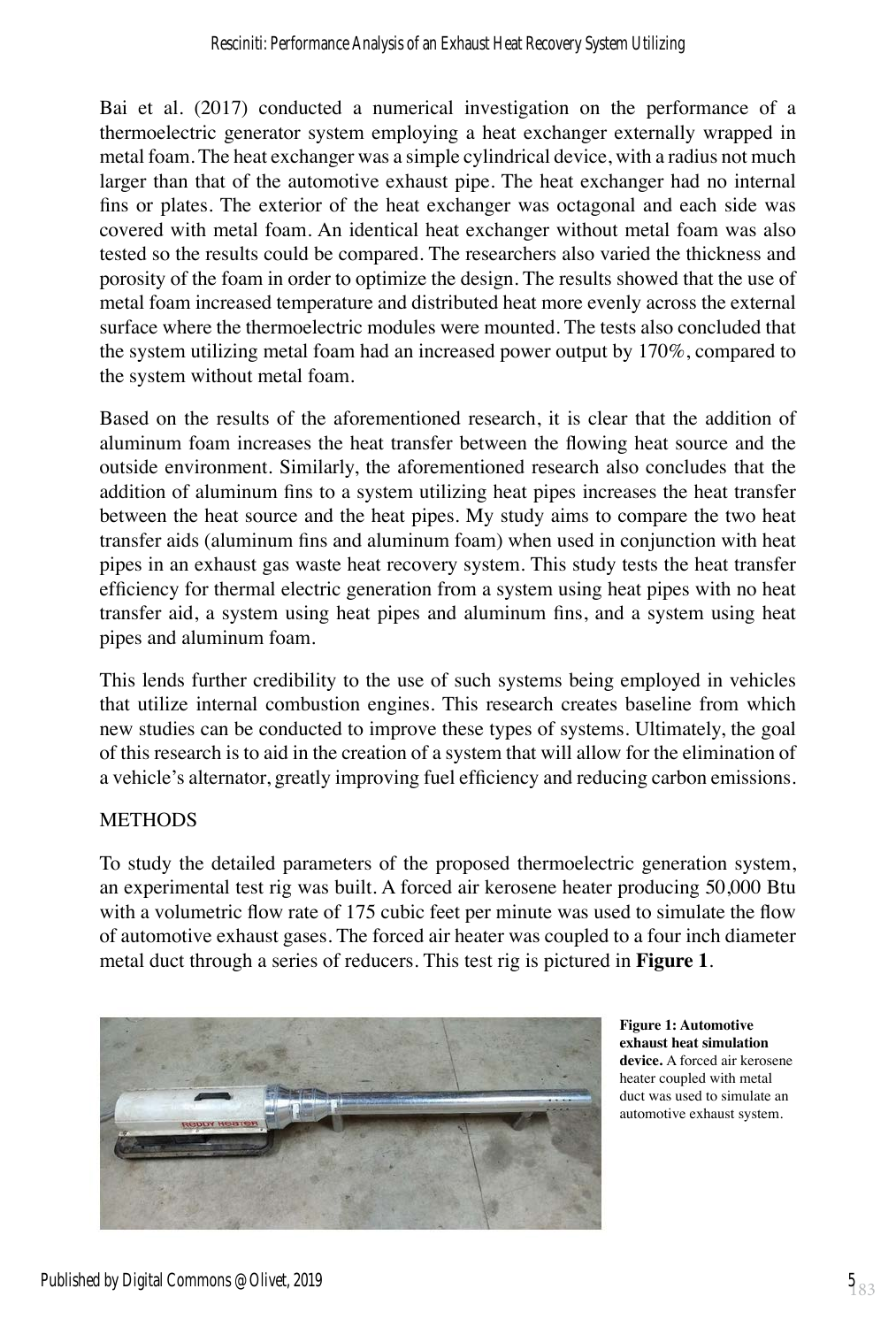#### *ELAIA, Vol. 2 [2019], Art. 12*

As shown in **Figure 2**, four 150 mm long, 8 mm diameter copper heat pipes were positioned 30 mm apart and inserted halfway into the duct so that the ends were positioned in the center of the duct. The other end of the heat pipes were inserted into a 150 mm x 50 mm x 12.7 mm aluminum block, seen in **Figure 3**.



**Figure 2: Heat pipe positioning in duct.** Four heat pipes were separated by a distance of 30 mm and inserted 7 6mm into the metal duct.



**Figure 3: Heat pipe positioning in aluminum block.** The opposite ends of the four heat pipes were inserted into an aluminum block.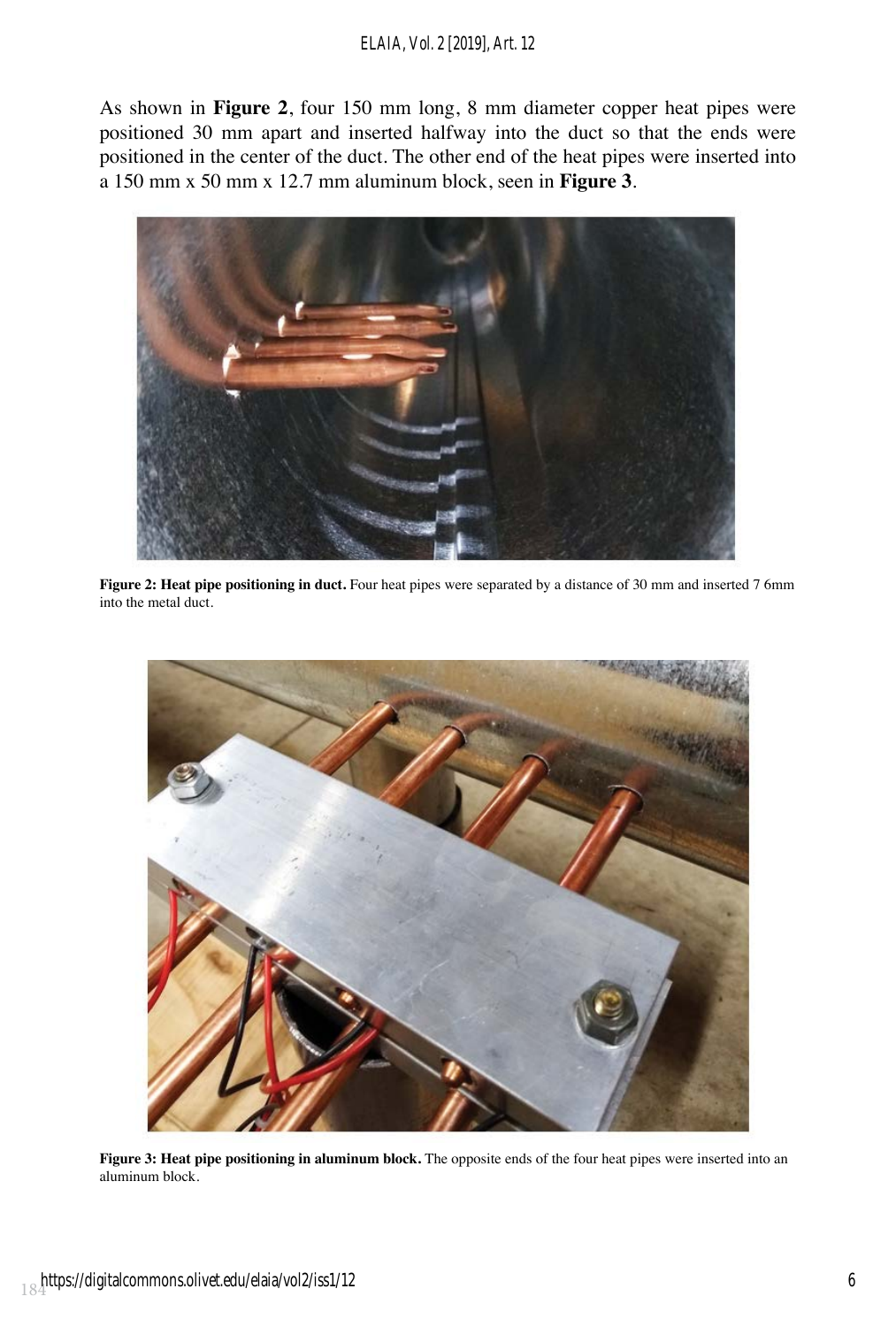The hot side of three thermoelectric generators (TEGs) were attached to the face of the aluminum block. The cold face of the TEGs were then attached to another identical aluminum block with four identical copper heat pipes positioned 30 mm apart inside of the block. These heat pipes were left open to the ambient air to act as a heat sink and keep the cold side of the TEGs at a relatively constant temperature.

Three 40 mm x 40 mm x 3.4 mm, Bismuth Telluride ( $Bi$ ,  $Te_3$ ) thermoelectric generators were used in each test. The thermoelectric generators were clamped between the two aluminum blocks. Due to its conductive nature, polysynthetic silver thermal paste was used between the faces of the thermoelectric generators and the aluminum to increase heat transfer.

The experiment was run three times with slight variations. In the first test, there was no heat transfer aid used in conjunction with the heat pipes. The heat pipes in the duct were directly exposed to the hot forced air. In the second test, sixteen rectangular aluminum fins, made of 6101 alloy and measuring 150 mm x 12.7 mm x 1 mm were placed onto the heat pipes that were inserted into the duct. Each fin was separated by a distance of 2 mm. These fins are pictured in **Figure 4.** The fins were used to aid in heat transfer. In the third test, these fins were replaced with a rectangular aluminum foam block measuring 150 mm x 50 mm x 12.7 mm. The aluminum foam had a relative density of 10 to 12%, 20 pores per inch (PPI), and was processed from 6101 alloy. Again, the aluminum foam was used to aid in heat transfer. **Figure 5** shows the heat pipes inserted into the aluminum foam block. **Figure 6** shows the aluminum foam block inserted into the metal duct.



**Figure 4: Metal fin positioning.** The four heat pipes were placed through holes in sixteen aluminum fins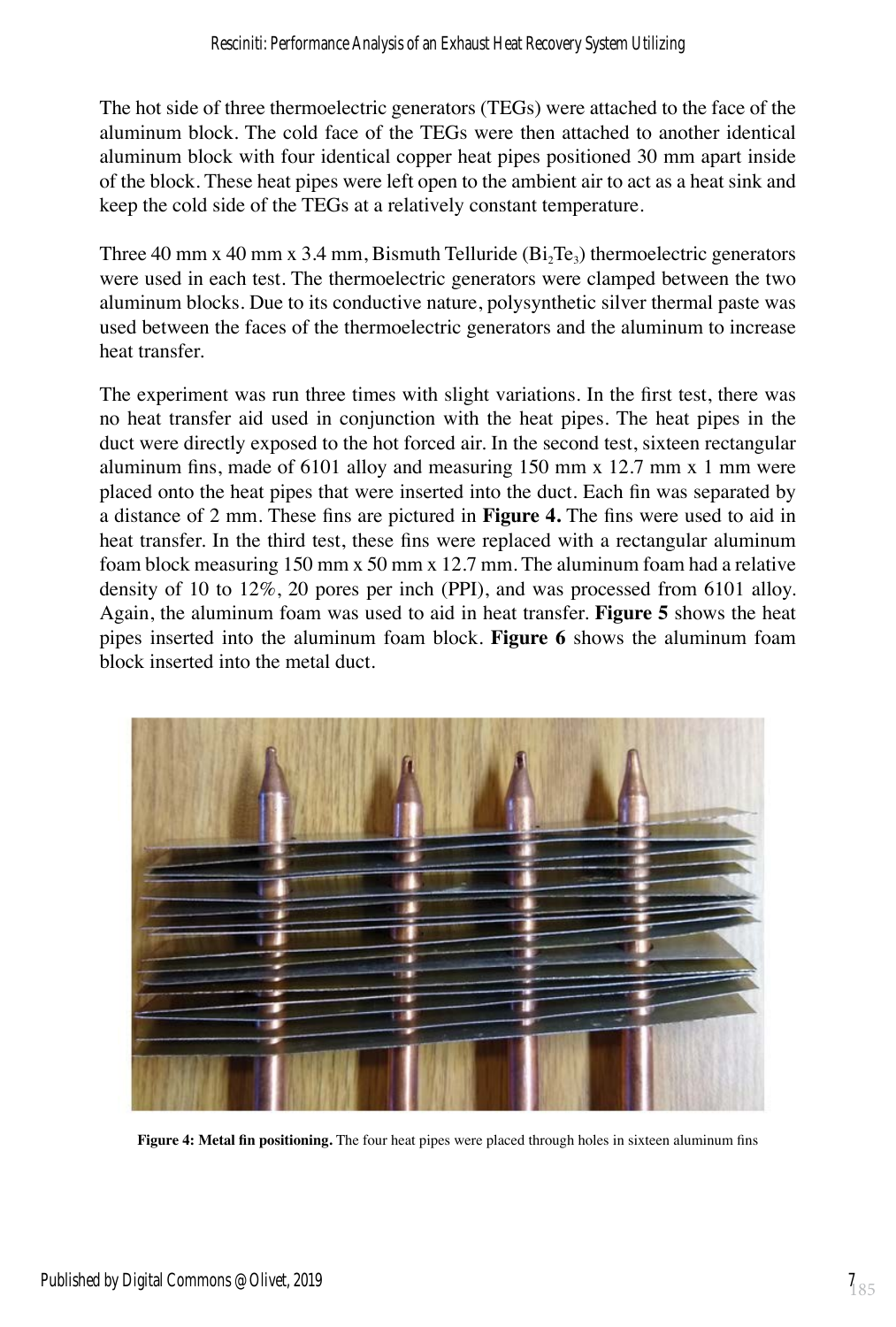

**Figure 5: Aluminum foam positioning.** The heat pipes are inserted into the aluminum foam block.



**Figure 6: Heat pipe and aluminum foam positioning.** The aluminum foam and heat pipes are inserted similarly to the initial test with only heat pipes. The test conducted with aluminum fins was identical as well.

Three data sets were recorded from each test. First, the open-circuit steady-state voltage for each system was recorded using a digital voltmeter. The open-circuit steady-state voltage is the voltage produced by the circuit after the heat pipes have reached their maximum heat transfer potential, transferring a steady amount of heat to the aluminum block and therefore to the hot side of the thermoelectric generators. The time taken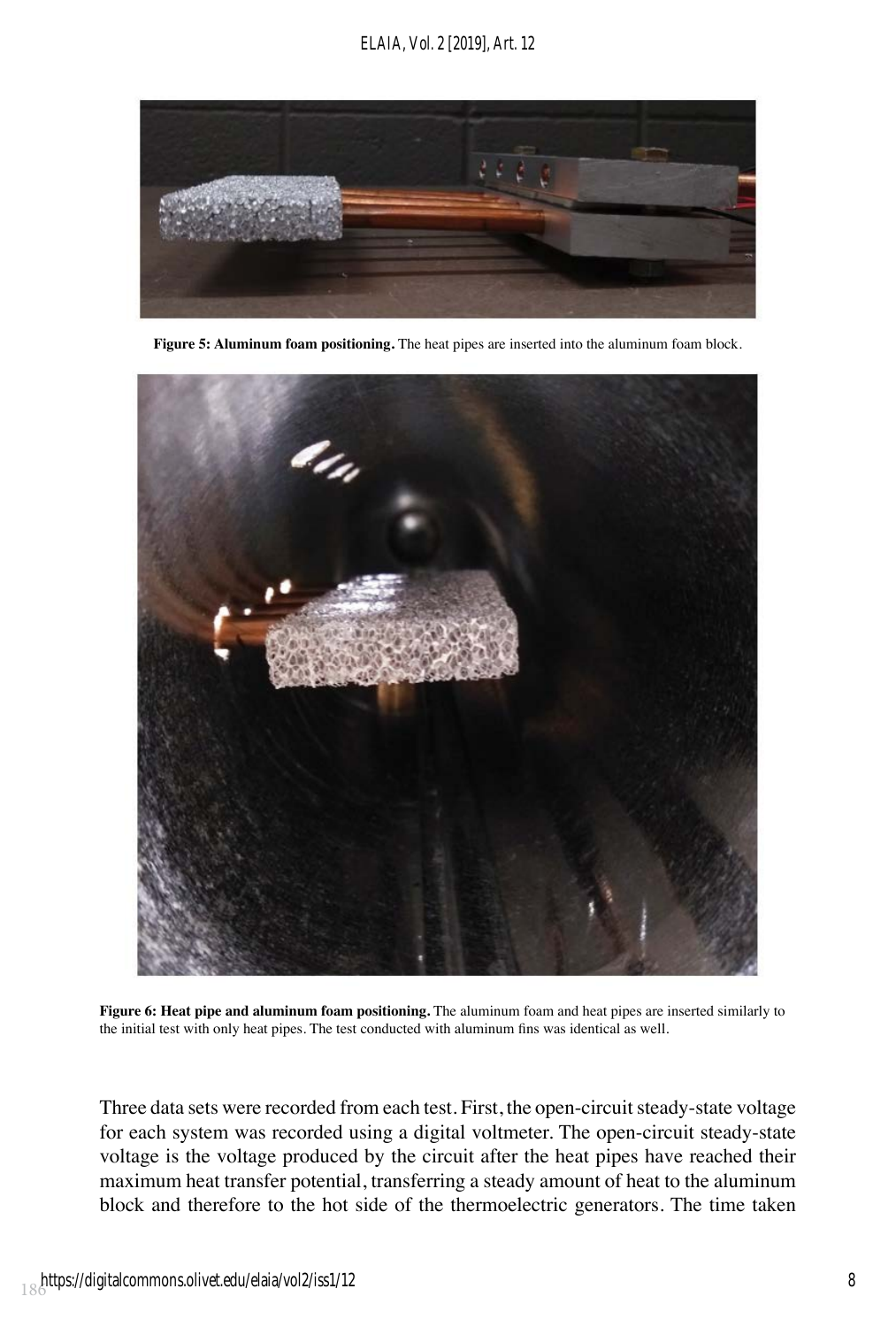for each system to reach the open-circuit steady-state voltage was also recorded. The temperature at the center of the top surface of the aluminum block was recorded using an infrared thermometer. Using the open-circuit steady-state voltage and the amperage of the system, the power production of the system was found.

### RESULTS

The results of the experimentation can be seen in Table 1. The results show that the addition of a heat transfer aid increased the surface temperature of the aluminum block, therefore, increasing the temperature of the hot side surface of the TEGs and the temperature gradient between the hot and cold side surfaces of the TEG. This increase

| Test<br>Conditions                          | Volts | Watts  | Power<br>Density<br>(W/m <sup>2</sup> ) | Time to Reach Aluminum<br>State<br>Steady<br>(Min:Sec) | Block<br><b>Temperature</b><br>(°C) |
|---------------------------------------------|-------|--------|-----------------------------------------|--------------------------------------------------------|-------------------------------------|
| <b>Heat Pipes</b>                           | 2.93  | 1.54   | 321                                     | 7:36                                                   | 11.3                                |
| Heat Pipes and 4.74<br><b>Aluminum Fins</b> |       | 3.11   | 648                                     | 7:19                                                   | 20.7                                |
| Heat Pipes and 3.23<br>Aluminum Foam        |       | - 1.85 | 385                                     | 8:22                                                   | 15.1                                |

## **TABLE 1: TEST RESULTS**

in temperature gradient lead to an increased electrical power output.

The results show that in both instances, the addition of an extended surface heat transfer aid increased the open-circuit steady-state voltage. The addition of aluminum fins increased the voltage by 61.8%, while the addition of aluminum foam increased the voltage by 10.2% over the base test with no heat transfer aid.

The addition of aluminum fins also reduced the time for the system to reach opencircuit steady-state voltage, compared to the system with no heat transfer aid. However, the addition of aluminum foam increased the time for the system to reach steady state by a considerable amount.

The increase in power density is representative of the increase of temperature, and therefore, voltage. Again, the addition of aluminum fins resulted in the highest power density, generating 648 W/m2. The addition of aluminum foam resulted in the second highest power density, yielding 385 W/m2. These results indicate that aluminum fins are a better heat transfer aid than 10% density, 20 PPI aluminum foam when used in conjunction with heat pipes that are exposed to hot, rapidly flowing air.

### DISCUSSION

This study assessed the performance of an automotive exhaust heat recovery system utilizing thermoelectric generators, aluminum foam, and heat pipes. The results concluded that the addition of aluminum foam to the system was effective at increasing open-circuit steady-state, as well as power density. However, the addition of aluminum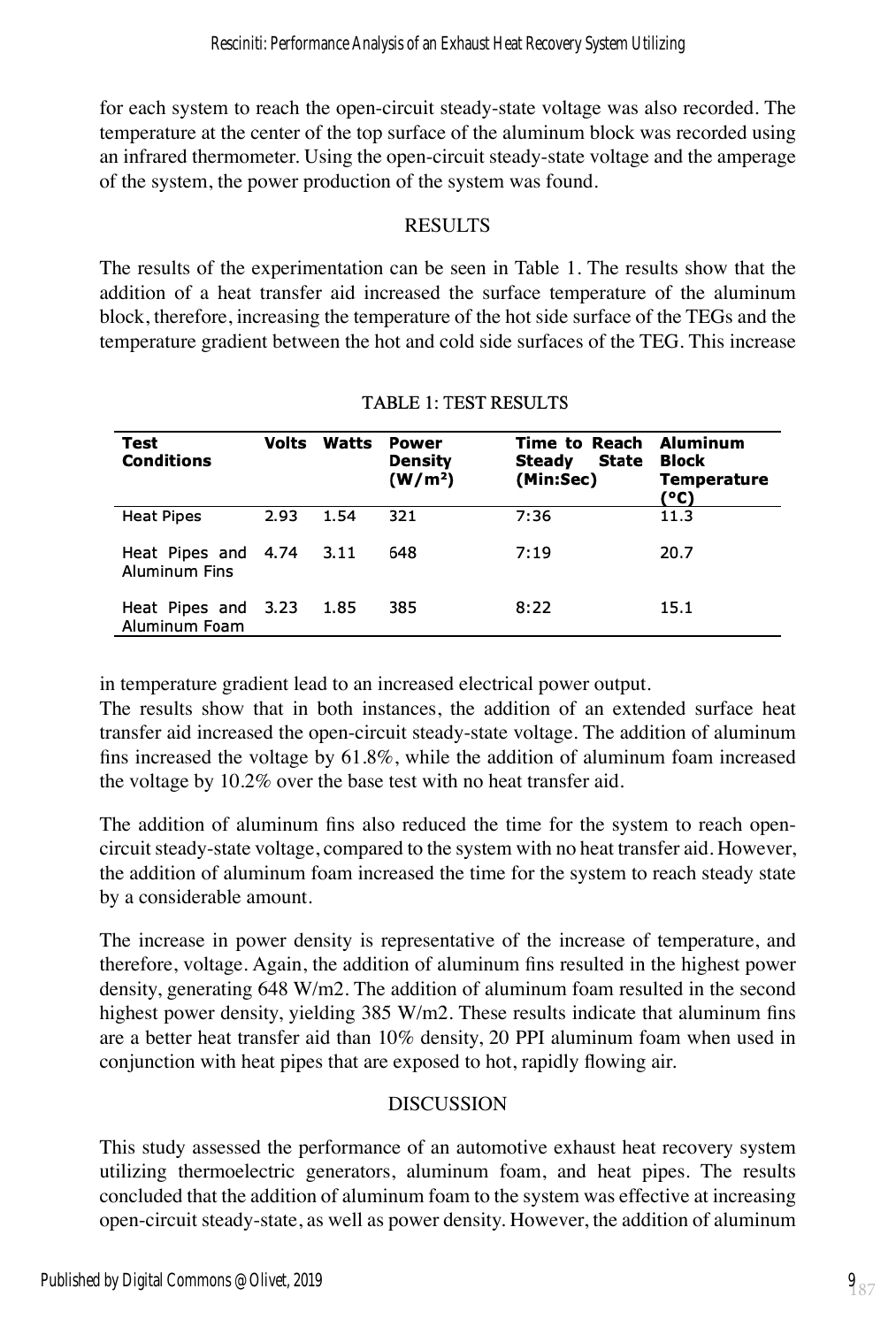foam was not as effective at increasing these factors as the addition of aluminum fins. The amount of heat transferred to or from extended surfaces, like fins or porous media like metal foam, is, among other factors, related to the amount of exposed surface area. In this study the fins and metal foam were made from the same material, meaning they share the same intrinsic properties that effect heat transfer such as specific heat and thermal conductivity. The considerable differentiating factor between the fins and the metal foam was the exposed surface area. Predictably, the additional surface area of the fins lead to greater heat transfer.

It should be noted that this study tested one very specific variation of aluminum foam: 10-12% relative density, 20 PPI, processed from 6101 alloy, measuring 150 mm x 50 mm x 12.7 mm. Metal foam is largely variable in relative density, PPI, material, and size. As seen in Bai et al. (2017), variance in these factors lead to a variance in heat transfer effectiveness. A sample of metal foam with a higher relative density would have a greater exposed surface area and would lead to greater heat transfer. The optimization of these factors could be an area for future research.

It should also be noted that this study only tested the influence of the addition of aluminum foam on the electrical power output of the system. Though this is a significant factor in an automotive exhaust waste heat recovery, there are other factors that must be analyzed as well. One specific factor to consider is pressure drop within the exhaust system. As explained in Cao et al. (2018), significant pressure drop within the exhaust system has adverse effects on engine performance and efficiency. In an exhaust waste heat recovery system like the one tested, the electrical power output and effect of pressure lost must be weighed to optimize the system. Metal foam is known for its ability to transfer heat well while minimizing pressure drop in a system. Though the addition of metal foam in this experiment was not as effective as the addition of aluminum fins in terms of increasing electrical power generation, it may prove beneficial in reducing pressure drop in the system. The optimization of pressure drop and electrical power output could also be an area for future study.

The optimization of thermoelectric generator systems to recover wasted thermal energy from automotive exhaust gasses can improve engine efficiency and reduce environmentally harmful carbon emissions. In an attempt at optimization, a new system was created using thermoelectric generators, heat pipes, and aluminum foam. The electrical power produced from this system was compared to existing systems utilizing thermoelectric generators and heat pipes, as well as existing systems using thermoelectric generators, heat pipes, and metal fins. The results showed addition of aluminum foam increased heat transfer, but not as well as the addition of metal fins. The results show promise for systems utilizing metal foam, however, further testing will be needed to achieve optimization.

#### REFERENCES

Bai, W., Yuan, X., & Liu, X. (2017). Numerical investigation on the performances of automotive thermoelectric generator employing metal foam. *Applied Thermal*